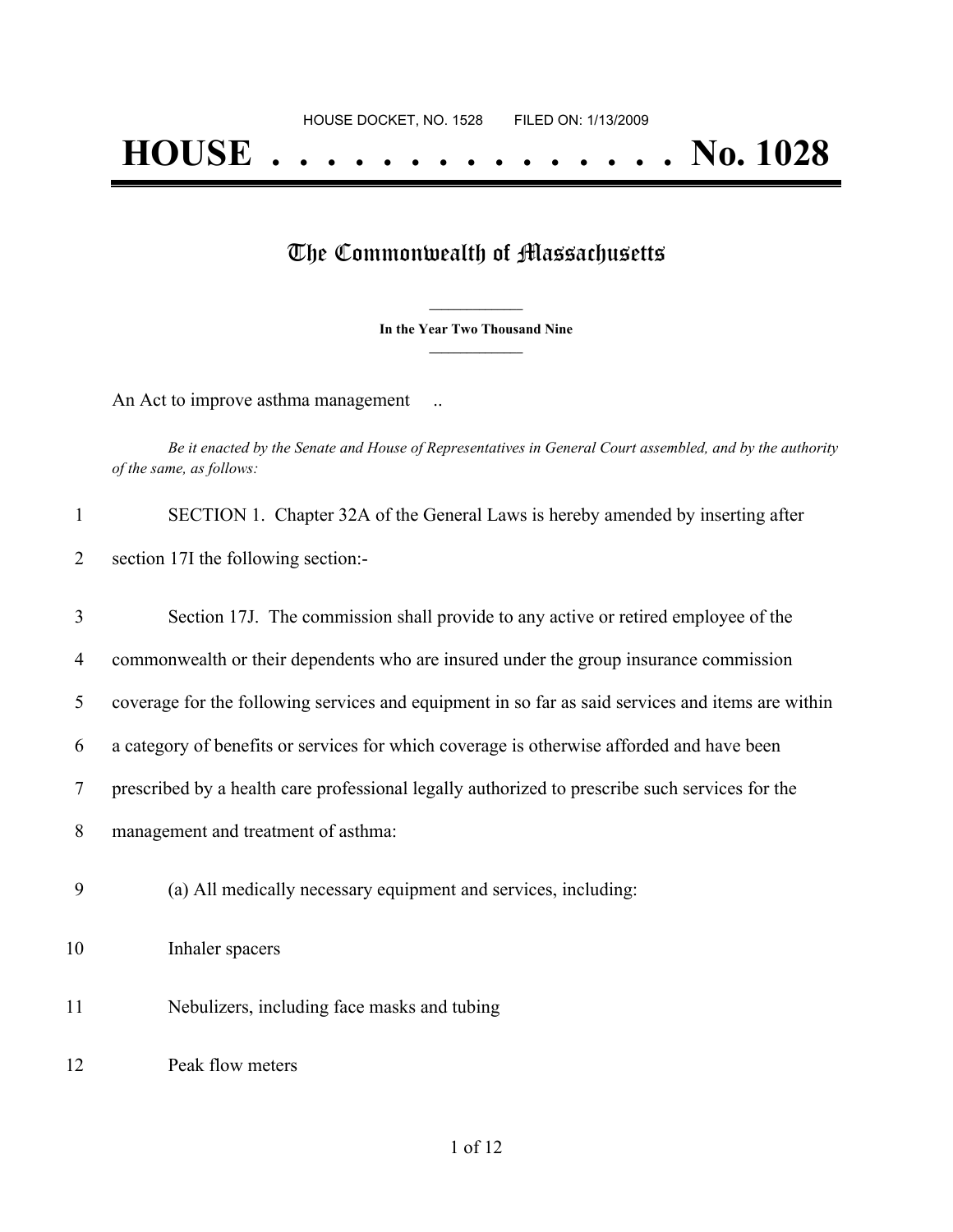| 13 | Allergen proof bedding covers, HEPA vacuums and filters, and integrated pest                         |
|----|------------------------------------------------------------------------------------------------------|
| 14 | management services, if there is evidence of exposure sensitivity to specific allergens or           |
| 15 | evidence of conditions known to lead to sensitivity                                                  |
| 16 | (b) Asthma education and chronic disease management                                                  |
| 17 | (1) As used in this section, asthma education and chronic disease management shall mean              |
| 18 | instruction that will enable asthmatic patients and their families to understand the disease         |
| 19 | process, the daily management of asthma, and how to properly use the equipment identified in         |
| 20 | subdivision (a) following the national asthma management guidelines as published by the              |
| 21 | National Heart, Lung and Blood Institute. Said services shall include, at a minimum: (i)             |
| 22 | individualized education or group health education classes in an outpatient setting and (ii) home-   |
| 23 | based education in disease management and environmental assessment in order to identify and          |
| 24 | reduce exposures to allergens, as prescribed by a treating provider.                                 |
| 25 | (2) Said services shall be provided by a certified asthma health care provider participating         |
| 26 | with the insurance contract or affiliated with a provider participating with the insurance contract. |
| 27 | As used in this section, a "certified asthma health care provider" shall mean a licensed or          |
| 28 | registered health care professional, an asthma educator certified by the National Asthma             |
| 29 | Educator Certification Board, or a community health worker with training in chronic disease          |
| 30 | management as recognized by the Department of Public Health.                                         |
|    |                                                                                                      |

 The benefits provided in this section shall meet all other terms and conditions within an insurance plan. Coverage shall not be reduced or eliminated due to the requirements of this section.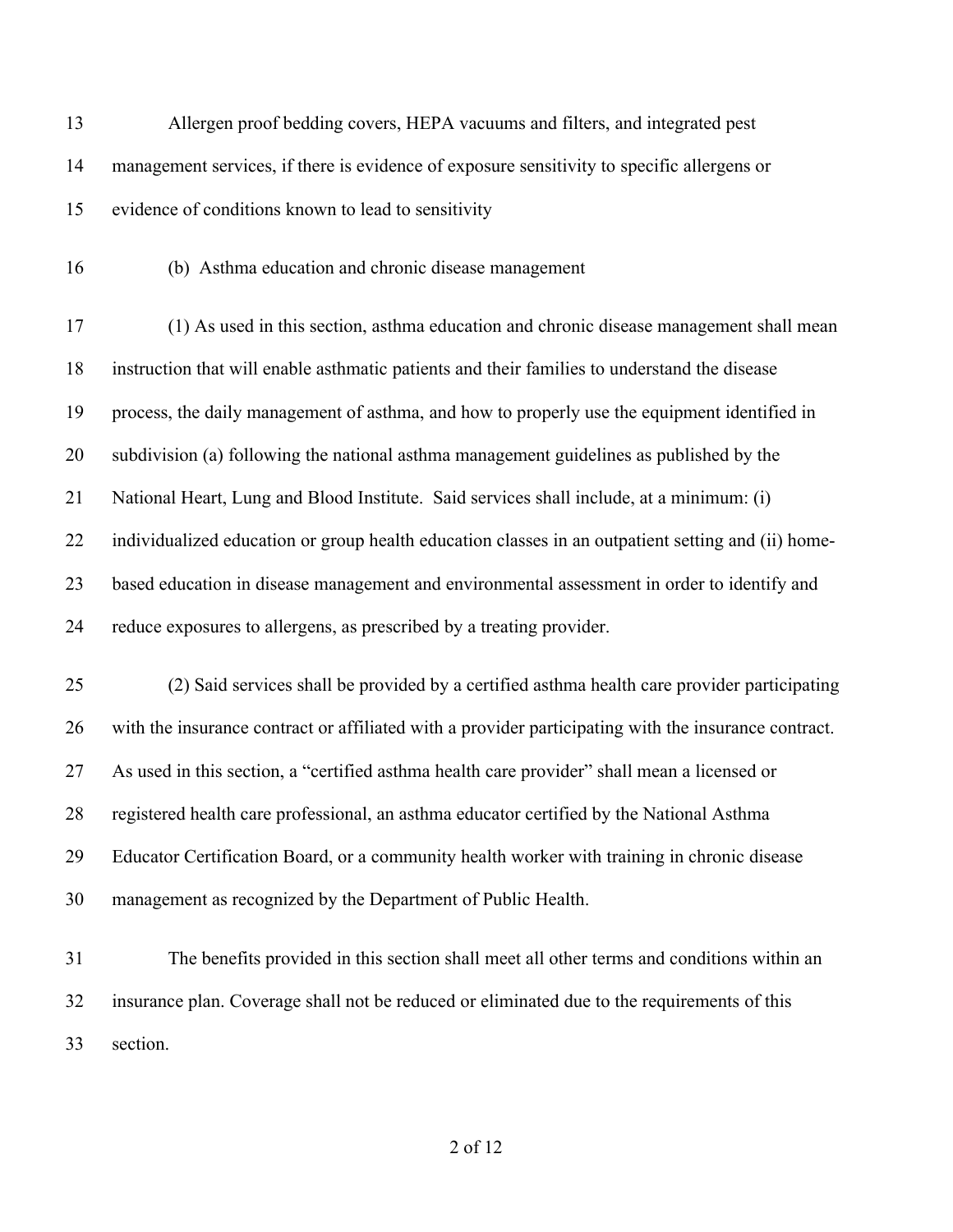| 34 | SECTION 2. Chapter 118E of the General Laws is hereby amended by inserting after                   |
|----|----------------------------------------------------------------------------------------------------|
| 35 | section 10F, as so appearing, the following section:-                                              |
| 36 | Section 10G. The office shall provide coverage for the following services and equipment            |
| 37 | in so far as said services and items are within a category of benefits or services for which       |
| 38 | coverage is otherwise afforded and have been prescribed by a health care professional legally      |
| 39 | authorized to prescribe such services for the management and treatment of asthma:                  |
| 40 | (a) All medically necessary equipment and services, including:                                     |
| 41 | Inhaler spacers                                                                                    |
| 42 | Nebulizers, including face masks and tubing                                                        |
| 43 | Peak flow meters                                                                                   |
| 44 | Allergen proof bedding covers, HEPA vacuums and filters, and integrated pest                       |
| 45 | management services, if there is evidence of exposure sensitivity to specific allergens or         |
| 46 | evidence of conditions known to lead to sensitivity                                                |
| 47 | (b) Asthma education and chronic disease management                                                |
| 48 | (1) As used in this section, asthma education and chronic disease management shall mean            |
| 49 | instruction that will enable asthmatic patients and their families to understand the disease       |
| 50 | process, the daily management of asthma, and how to properly use the equipment identified in       |
| 51 | subdivision (a) following the national asthma management guidelines as published by the            |
| 52 | National Heart, Lung and Blood Institute. Said services shall include, at a minimum: (i)           |
| 53 | individualized education or group health education classes in an outpatient setting and (ii) home- |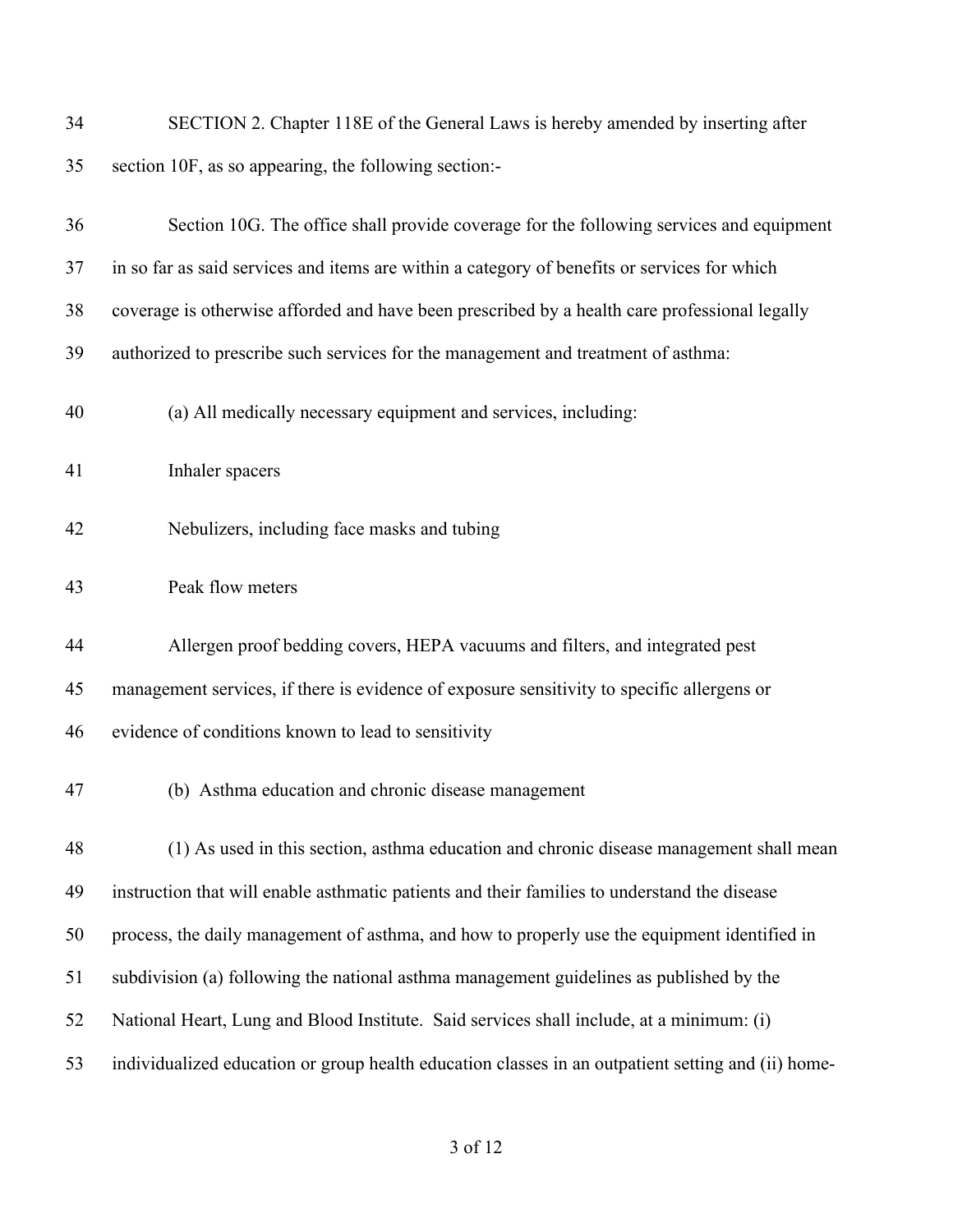based education in disease management and environmental assessment in order to identify and reduce exposures to allergens, as prescribed by a treating provider.

 (2) Said services shall be provided by a certified asthma health care provider participating with the insurance contract or affiliated with a provider participating with the insurance contract. As used in this section, a "certified asthma health care provider" shall mean a licensed or registered health care professional, an asthma educator certified by the National Asthma Educator Certification Board, or a community health worker with training in chronic disease management as recognized by the Department of Public Health.

 SECTION 3. Chapter 118H of the General Laws is hereby amended by inserting the following section:

 Section 7. Any policy of insurance for accident or sickness, or agreement for medical or health services, which shall be delivered or issued or renewed or certified in this Commonwealth through the Commonwealth Care Health Insurance Program described in Chapter 118H of the General Laws, shall provide as a benefit to all individual subscribers and members within the Commonwealth, the following services and equipment in so far as said services and items are within a category of benefits or services for which coverage is otherwise afforded and have been prescribed by a health care professional legally authorized to prescribe such services for the management and treatment of asthma:

(a) All medically necessary equipment and services, including:

- Inhaler spacers
- Nebulizers, including face masks and tubing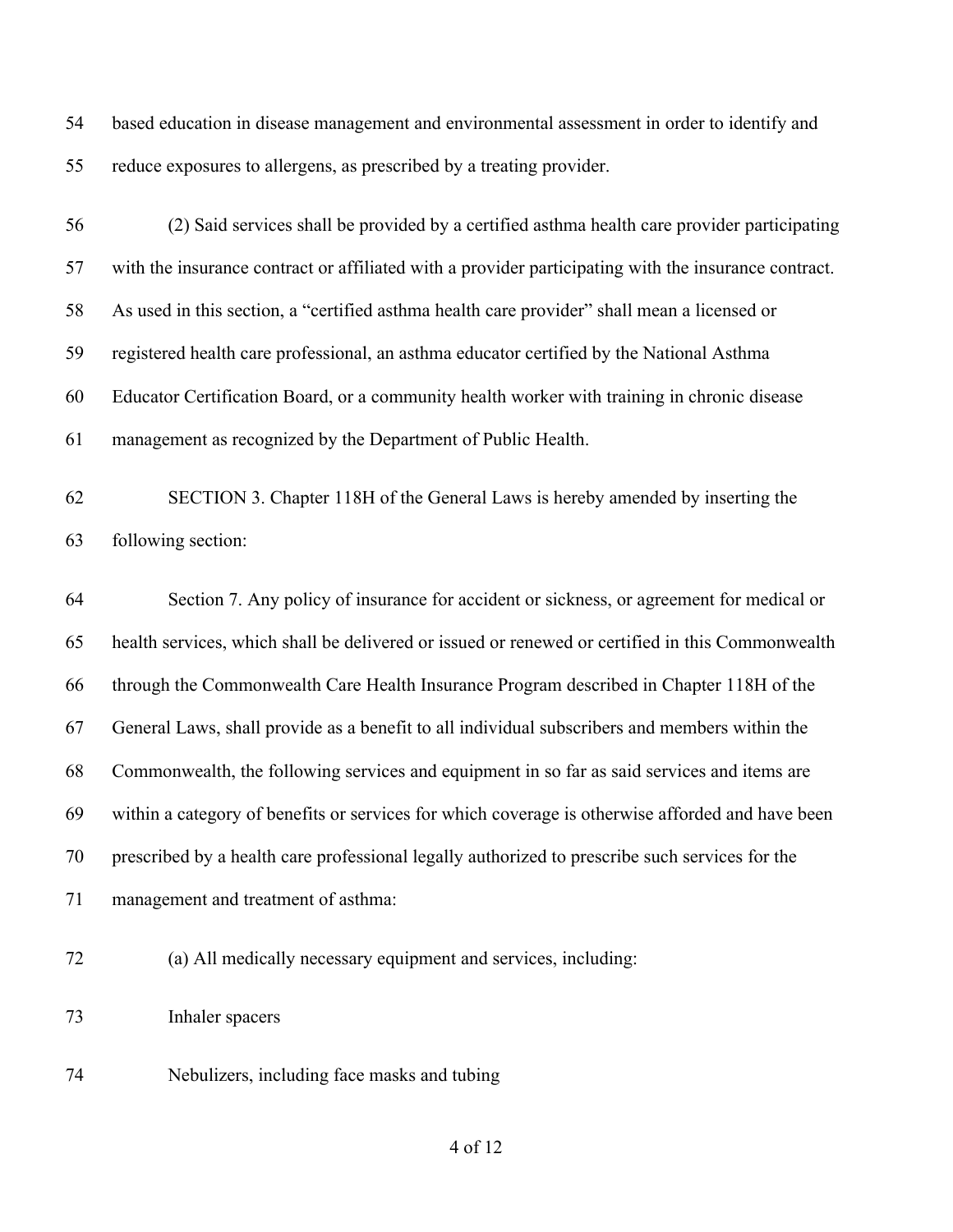Peak flow meters

| 76 | Allergen proof bedding covers, HEPA vacuums and filters, and integrated pest                         |
|----|------------------------------------------------------------------------------------------------------|
| 77 | management services, if there is evidence of exposure sensitivity to specific allergens or           |
| 78 | evidence of conditions known to lead to sensitivity                                                  |
| 79 | (b) Asthma education and chronic disease management                                                  |
| 80 | (1) As used in this section, asthma education and chronic disease management shall mean              |
| 81 | instruction that will enable asthmatic patients and their families to understand the disease         |
| 82 | process, the daily management of asthma, and how to properly use the equipment identified in         |
| 83 | subdivision (a) following the national asthma management guidelines as published by the              |
| 84 | National Heart, Lung and Blood Institute. Said services shall include, at a minimum: (i)             |
| 85 | individualized education or group health education classes in an outpatient setting and (ii) home-   |
| 86 | based education in disease management and environmental assessment in order to identify and          |
| 87 | reduce exposures to allergens, as prescribed by a treating provider.                                 |
| 88 | (2) Said services shall be provided by a certified asthma health care provider participating         |
| 89 | with the insurance contract or affiliated with a provider participating with the insurance contract. |
| 90 | As used in this section, a "certified asthma health care provider" shall mean a licensed or          |
| 91 | registered health care professional, an asthma educator certified by the National Asthma             |
| 92 | Educator Certification Board, or a community health worker with training in chronic disease          |
| 93 | management as recognized by the Department of Public Health.                                         |
| 94 | SECTION 4. Chapter 175 of the General Laws is hereby amended by inserting after                      |
| 95 | section 47Z, as so appearing, the following section:-                                                |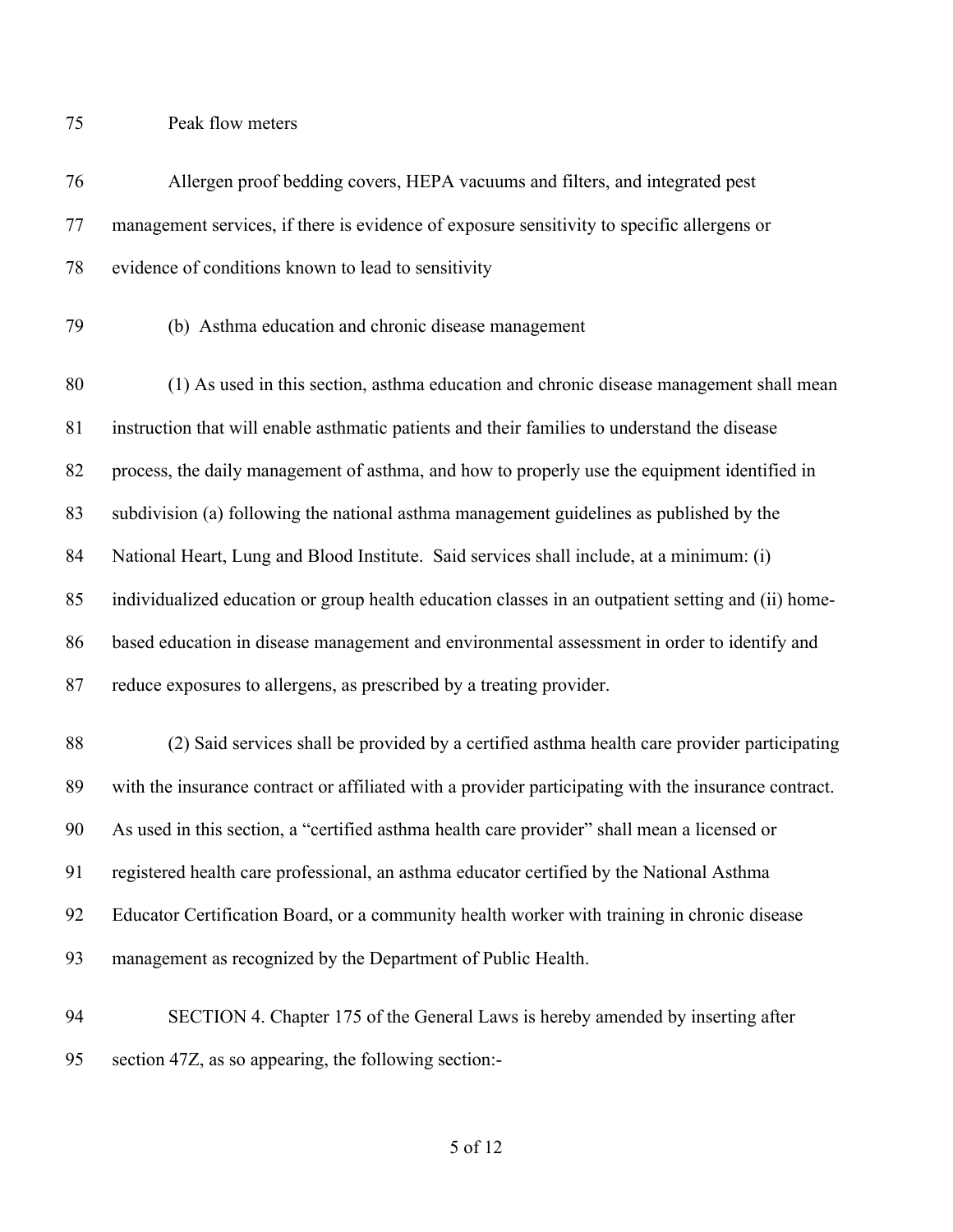| 96  | Section 47AA. An individual policy of accident and sickness insurance issued pursuant to         |
|-----|--------------------------------------------------------------------------------------------------|
| 97  | section 108 which provides hospital expense and surgical expense insurance, and any group        |
| 98  | blanket policy of accident and sickness insurance issued pursuant to section 110 which provides  |
| 99  | hospital expense and surgical expense insurance, delivered, issued or renewed by agreement       |
| 100 | between the insurer and the policyholder, within or without the commonwealth, shall provide      |
| 101 | coverage for the following services and items for subscribers with asthma in so far as said      |
| 102 | services and items are within a category of benefits or services for which coverage is otherwise |
| 103 | afforded and have been prescribed by a health care professional legally authorized to prescribe  |
| 104 | such services for the management and treatment of asthma:                                        |
| 105 | (a) All medically necessary equipment and services, including:                                   |
| 106 | Inhaler spacers                                                                                  |
| 107 | Nebulizers, including face masks and tubing                                                      |
| 108 | Peak flow meters                                                                                 |
| 109 | Allergen proof bedding covers, HEPA vacuums and filters, and integrated pest                     |
| 110 | management services, if there is evidence of exposure sensitivity to specific allergens or       |
| 111 | evidence of conditions known to lead to sensitivity                                              |
| 112 | (b) Asthma education and chronic disease management                                              |
| 113 | (1) As used in this section, asthma education and chronic disease management shall mean          |
| 114 | instruction that will enable asthmatic patients and their families to understand the disease     |
| 115 | process, the daily management of asthma, and how to properly use the equipment identified in     |
| 116 | subdivision (a) following the national asthma management guidelines as published by the          |
|     |                                                                                                  |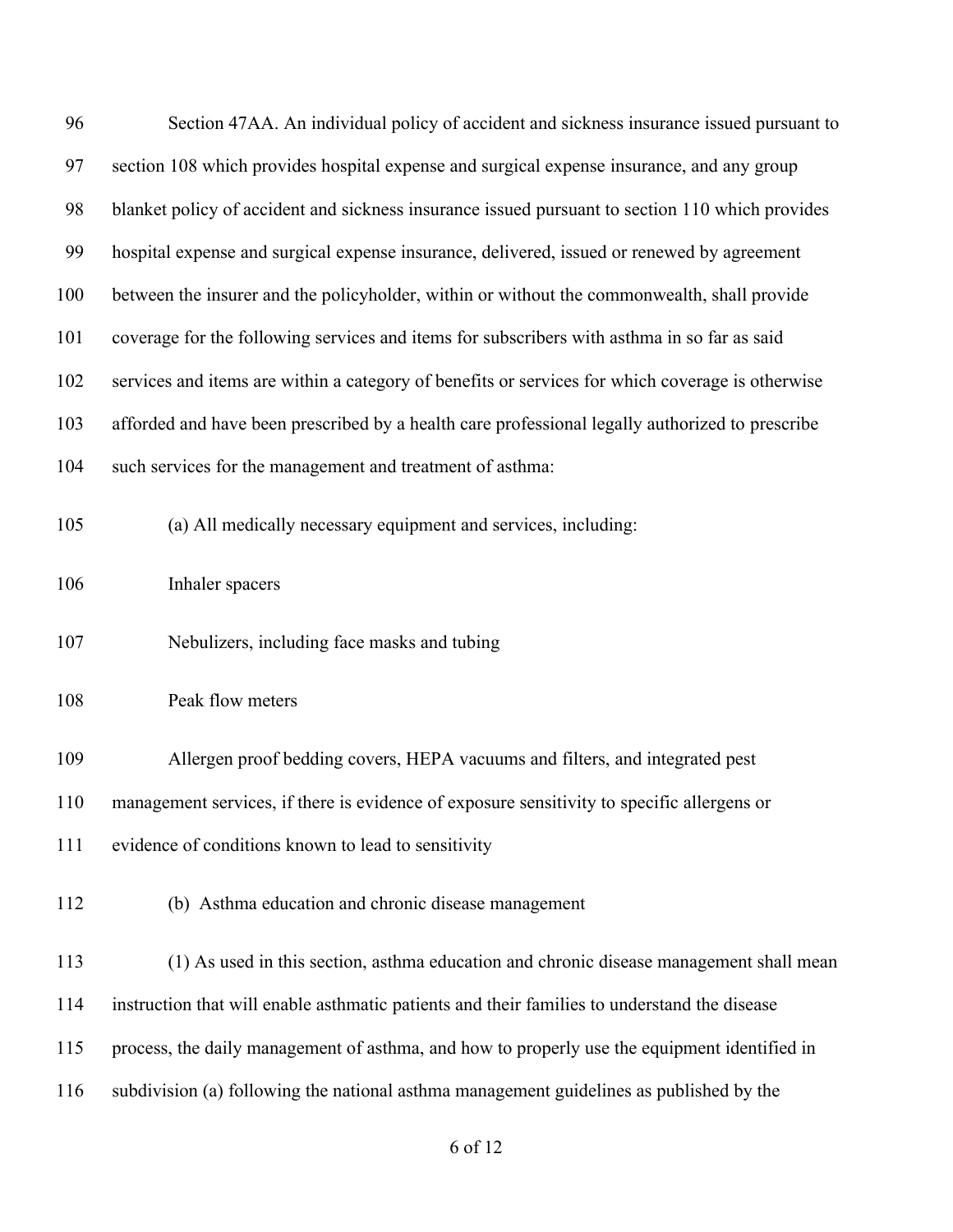National Heart, Lung and Blood Institute. Said services shall include, at a minimum: (i) individualized education or group health education classes in an outpatient setting and (ii) home- based education in disease management and environmental assessment in order to identify and reduce exposures to allergens, as prescribed by a treating provider.

 (2) Said services shall be provided by a certified asthma health care provider participating with the insurance contract or affiliated with a provider participating with the insurance contract. As used in this section, a "certified asthma health care provider" shall mean a licensed or registered health care professional, an asthma educator certified by the National Asthma Educator Certification Board, or a community health worker with training in chronic disease management as recognized by the Department of Public Health.

 The benefits provided in this section shall meet all other terms and conditions within a subscription certificate. Hospital service plans shall not reduce or eliminate coverage due to the requirements of this section.

 SECTION 5. Chapter 176A of the General Laws is hereby amended by inserting after section 8BB, as so appearing, the following section:-

 Section 8CC. Any contract between a subscriber and the corporation under an individual or group hospital service plan, which shall be delivered, issued or renewed by agreement between the insurer and the policyholder, within or without the commonwealth, shall provide coverage for the following services and items for subscribers with asthma in so far as said services and items are within a category of benefits or services for which coverage is otherwise afforded and have been prescribed by a health care professional legally authorized to prescribe such services for the management and treatment of asthma: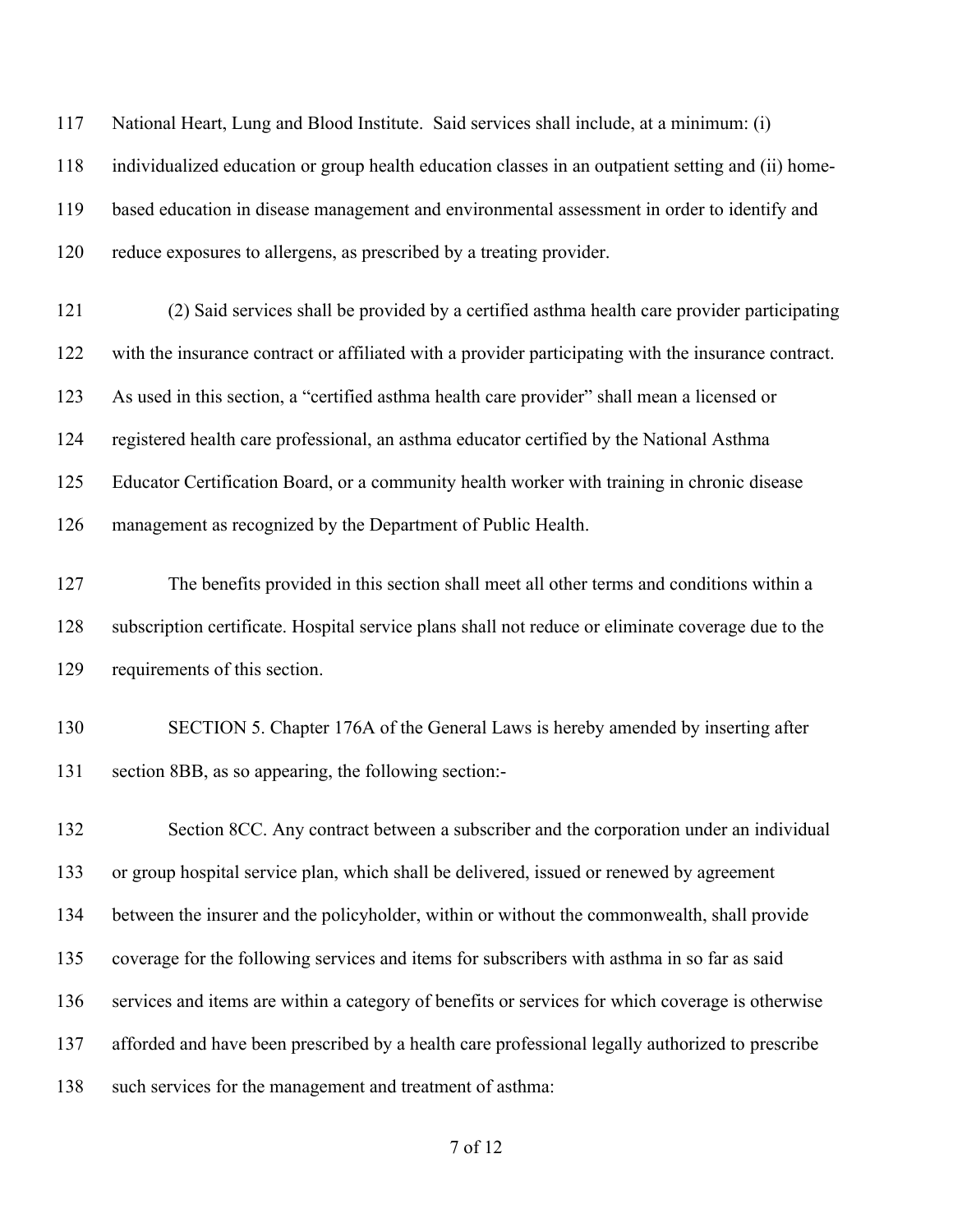| 139 | (a) All medically necessary equipment and services, including:                                       |
|-----|------------------------------------------------------------------------------------------------------|
| 140 | Inhaler spacers                                                                                      |
| 141 | Nebulizers, including face masks and tubing                                                          |
| 142 | Peak flow meters                                                                                     |
| 143 | Allergen proof bedding covers, HEPA vacuums and filters, and integrated pest                         |
| 144 | management services, if there is evidence of exposure sensitivity to specific allergens or           |
| 145 | evidence of conditions known to lead to sensitivity                                                  |
| 146 | (b) Asthma education and chronic disease management                                                  |
| 147 | (1) As used in this section, asthma education and chronic disease management shall mean              |
| 148 | instruction that will enable asthmatic patients and their families to understand the disease         |
| 149 | process, the daily management of asthma, and how to properly use the equipment identified in         |
| 150 | subdivision (a) following the national asthma management guidelines as published by the              |
| 151 | National Heart, Lung and Blood Institute. Said services shall include, at a minimum: (i)             |
| 152 | individualized education or group health education classes in an outpatient setting and (ii) home-   |
| 153 | based education in disease management and environmental assessment in order to identify and          |
| 154 | reduce exposures to allergens, as prescribed by a treating provider.                                 |
| 155 | (2) Said services shall be provided by a certified asthma health care provider participating         |
| 156 | with the insurance contract or affiliated with a provider participating with the insurance contract. |
| 157 | As used in this section, a "certified asthma health care provider" shall mean a licensed or          |
| 158 | registered health care professional, an asthma educator certified by the National Asthma             |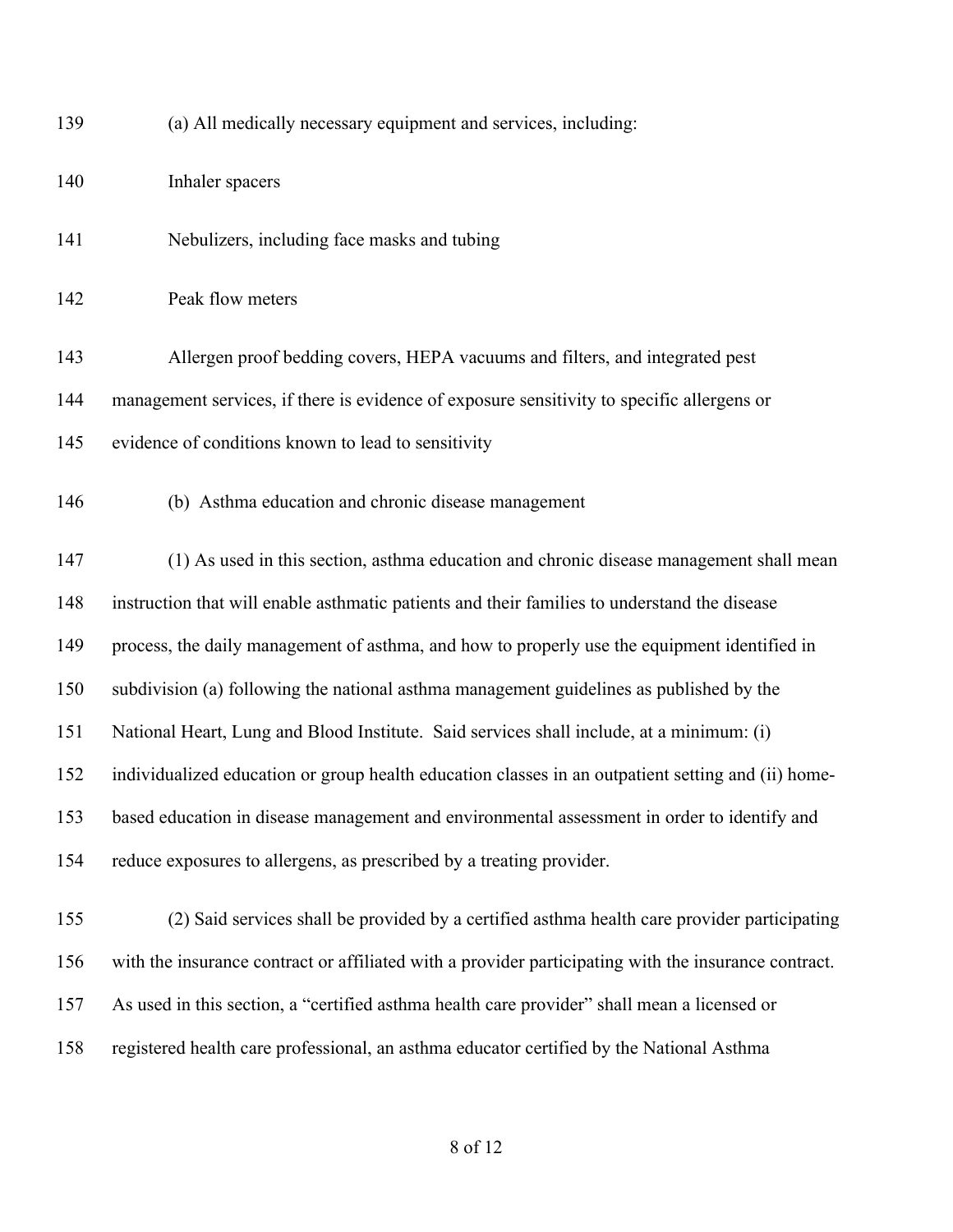Educator Certification Board, or a community health worker with training in chronic disease management as recognized by the Department of Public Health.

 The benefits provided in this section shall meet all other terms and conditions within a subscription certificate. Medical service agreements shall not reduce or eliminate coverage due to the requirements of this section.

 SECTION 6. Chapter 176B of the General Laws is hereby amended by inserting after section 4BB, as so appearing, the following section:-

 Section 4CC. (a) Any subscription certificate under an individual or group medical service agreement which shall be delivered, issued or renewed within the commonwealth shall provide as benefits to all individual subscribers or members within the commonwealth and to all group members having a principal place of employment within the commonwealth, shall provide coverage for following services and items for subscribers with asthma in so far as said services and items are within a category of benefits or services for which coverage is otherwise afforded and have been prescribed by a health care professional legally authorized to prescribe such services for the management and treatment of asthma:

(a) All medically necessary equipment and services, including:

Inhaler spacers

Nebulizers, including face masks and tubing

Peak flow meters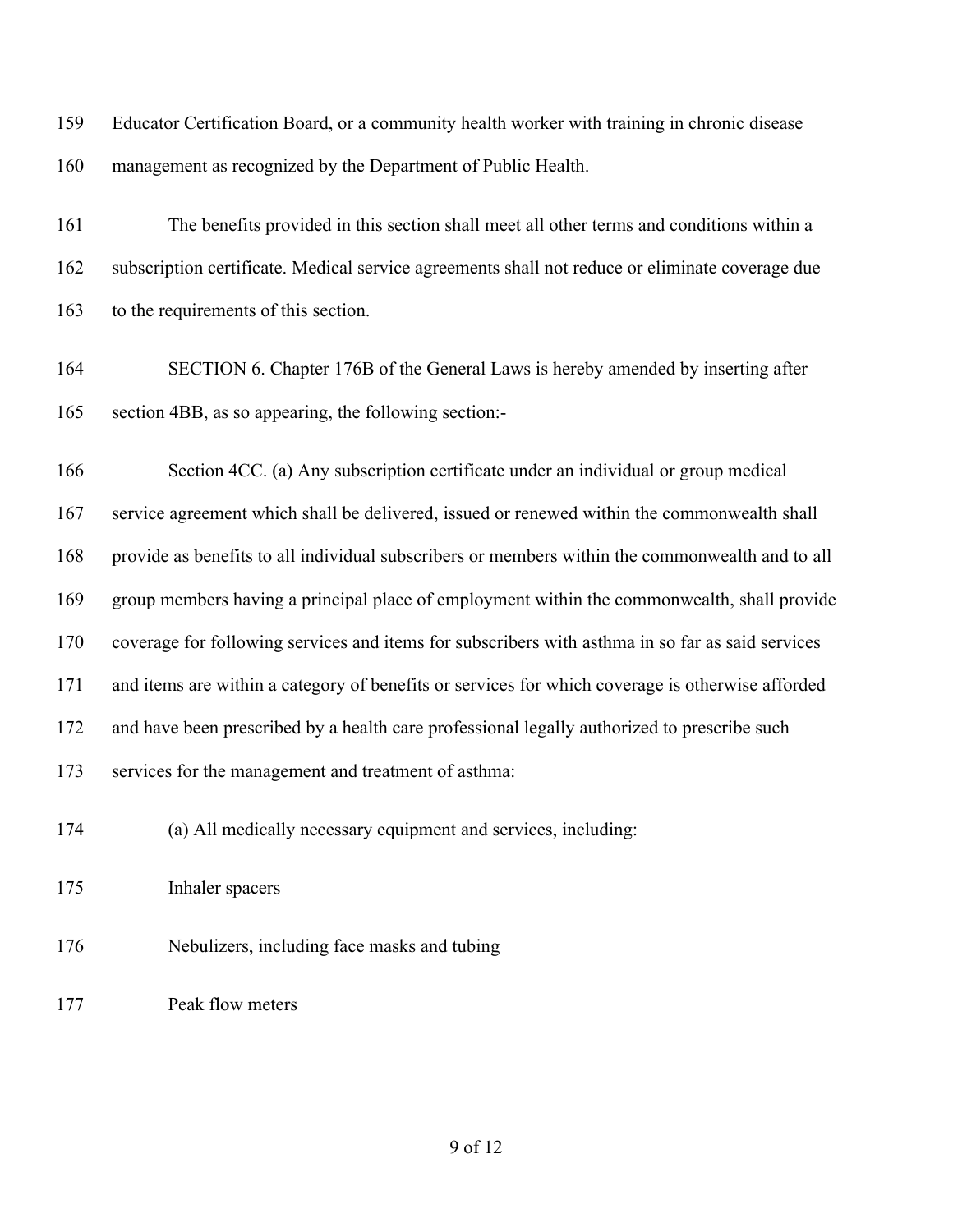Allergen proof bedding covers, HEPA vacuums and filters, and integrated pest management services, if there is evidence of exposure sensitivity to specific allergens or evidence of conditions known to lead to sensitivity

(b) Asthma education and chronic disease management

 (1) As used in this section, asthma education and chronic disease management shall mean instruction that will enable asthmatic patients and their families to understand the disease process, the daily management of asthma, and how to properly use the equipment identified in subdivision (a) following the national asthma management guidelines as published by the National Heart, Lung and Blood Institute. Said services shall include, at a minimum: (i) individualized education or group health education classes in an outpatient setting and (ii) home- based education in disease management and environmental assessment in order to identify and reduce exposures to allergens, as prescribed by a treating provider.

 (2) Said services shall be provided by a certified asthma health care provider participating with the insurance contract or affiliated with a provider participating with the insurance contract. As used in this section, a "certified asthma health care provider" shall mean a licensed or registered health care professional, an asthma educator certified by the National Asthma Educator Certification Board, or a community health worker with training in chronic disease management as recognized by the Department of Public Health.

 The benefits provided in this section shall meet all other terms and conditions within a subscription certificate. Medical service agreements shall not reduce or eliminate coverage due to the requirements of this section.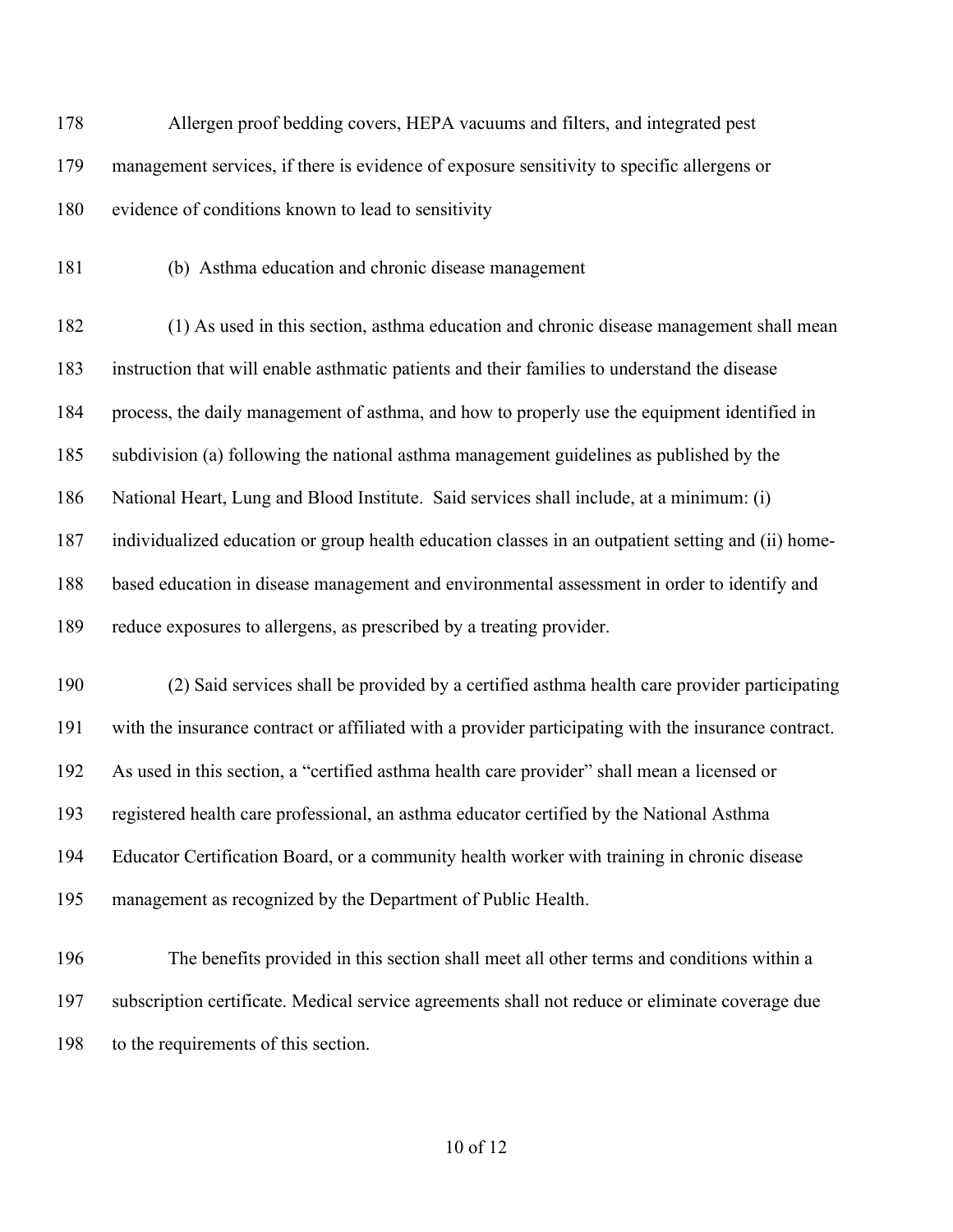SECTION 7. Chapter 176G of the General Laws is hereby amended by inserting after section 4T, as so appearing, the following section:-

| 201 | Section 4U. Any individual or group health maintenance contract delivered, issued or                |
|-----|-----------------------------------------------------------------------------------------------------|
| 202 | renewed by agreement between the insurer and the policyholder, within or without the                |
| 203 | commonwealth, shall provide coverage for the following services and items for subscribers with      |
| 204 | asthma in so far as said services and items are within a category of benefits or services for which |
| 205 | coverage is otherwise afforded and have been prescribed by a health care professional legally       |
| 206 | authorized to prescribe such services for the management and treatment of asthma:                   |
| 207 | (a) All medically necessary equipment and services, including:                                      |
| 208 | Inhaler spacers                                                                                     |
| 209 | Nebulizers, including face masks and tubing                                                         |
| 210 | Peak flow meters                                                                                    |
| 211 | Allergen proof bedding covers, HEPA vacuums and filters, and integrated pest                        |
| 212 | management services, if there is evidence of exposure sensitivity to specific allergens or          |
| 213 | evidence of conditions known to lead to sensitivity                                                 |
| 214 | (b) Asthma education and chronic disease management                                                 |
| 215 | (1) As used in this section, asthma education and chronic disease management shall mean             |
| 216 | instruction that will enable asthmatic patients and their families to understand the disease        |
| 217 | process, the daily management of asthma, and how to properly use the equipment identified in        |
| 218 | subdivision (a) following the national asthma management guidelines as published by the             |
| 219 | National Heart, Lung and Blood Institute. Said services shall include, at a minimum: (i)            |